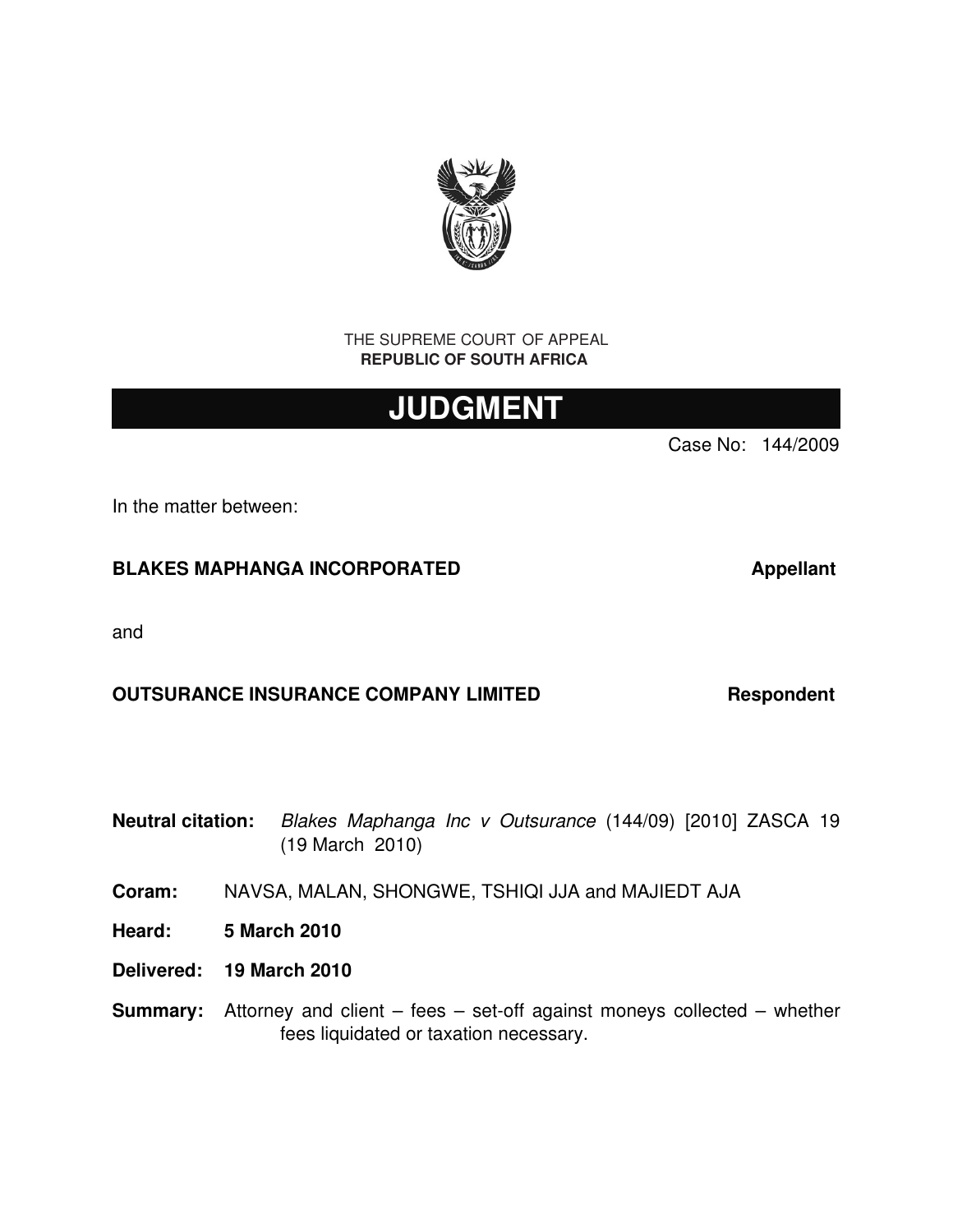#### **ORDER**

\_\_\_\_\_\_\_\_\_\_\_\_\_\_\_\_\_\_\_\_\_\_\_\_\_\_\_\_\_\_\_\_\_\_\_\_\_\_\_\_\_\_\_\_\_\_\_\_\_\_\_\_\_\_\_\_\_\_\_\_\_\_\_\_\_\_\_\_\_\_\_\_\_\_\_\_\_

**On appeal from:** North Gauteng High Court (Pretoria) (Hartzenberg, Webster and Vilakazi JJ sitting as Full Court):

The appeal is dismissed with costs including the costs of two counsel.

\_

\_

## **JUDGMENT**

\_\_\_\_\_\_\_\_\_\_\_\_\_\_\_\_\_\_\_\_\_\_\_\_\_\_\_\_\_\_\_\_\_\_\_\_\_\_\_\_\_\_\_\_\_\_\_\_\_\_\_\_\_\_\_\_\_\_\_\_\_\_\_\_\_\_\_\_\_\_\_\_\_\_\_\_\_

MALAN JA (NAVSA, SHONGWE, TSHIQI JJA and MAJIEDT AJA concurring):

[1] This is an appeal, with the leave of this court, against a judgment of the full court of the North Gauteng High Court upholding the decision of Van Rooyen AJ in the High Court ordering the appellant, Blakes Maphanga Incorporated, a firm of attorneys, to pay to the respondent, their client, a certain amount of monies collected on its behalf together with interest and costs.

[2] This case concerns the question whether an attorney may set off against a claim by the client for payment of monies, collected on its behalf, fees owing by the client that were disputed and not taxed. The appellant represented the respondent in close to four hundred litigious matters. On 4 March 2005 the respondent terminated the appellant's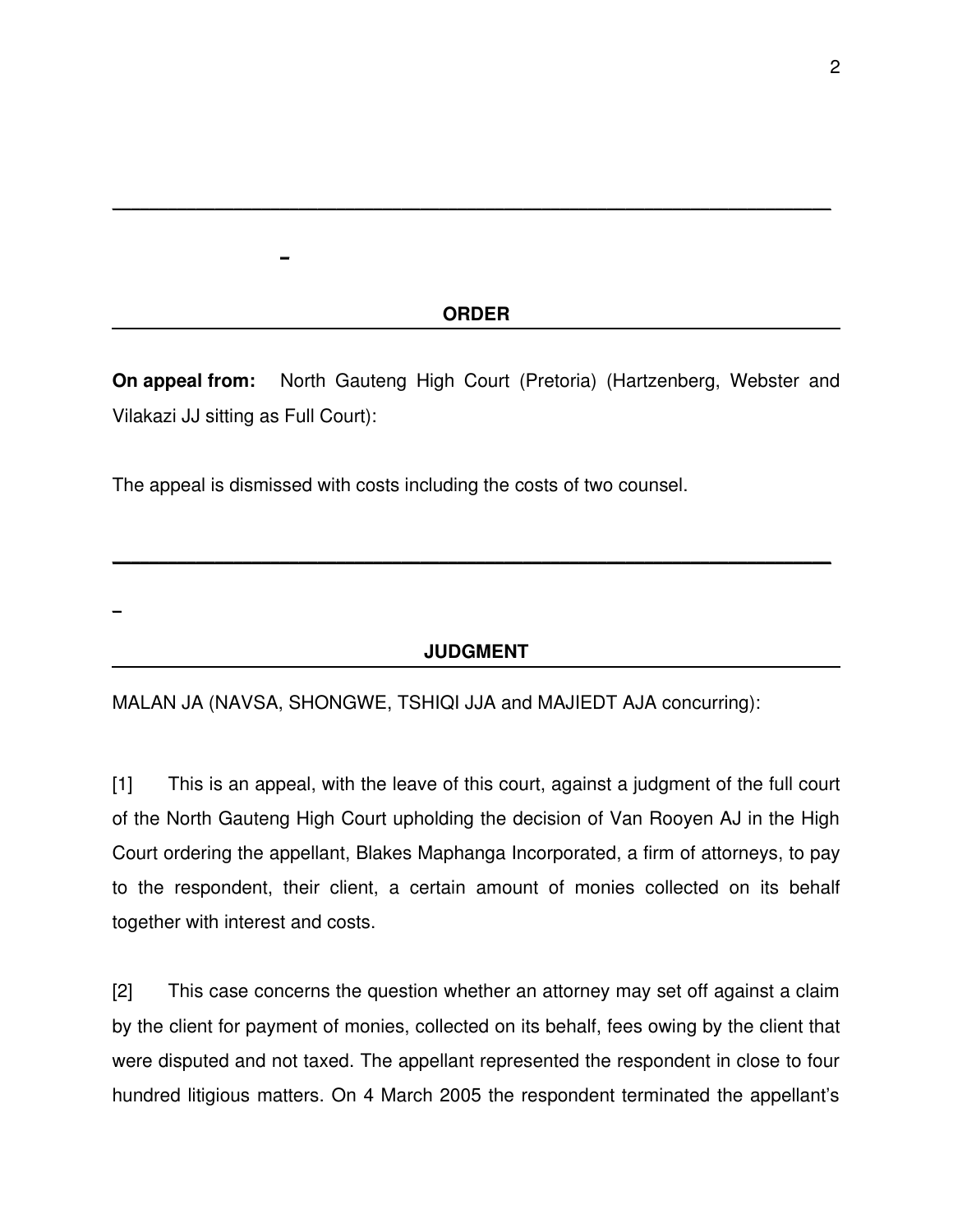mandate and demanded, pursuant to the mandate given to the appellant, that monies collected on its behalf be paid over. The appellant sought to 'invoke' set-off. It asserted that it was entitled to set off against the fees owing to it the monies so collected. The question for decision is whether the fees claimed are liquidated amounts capable of being set off. This, in turn, depends on whether taxation is required to render the fees, which were disputed, liquidated.

[3] The respondent is a short-term insurance company. It instructed the appellant to represent it. Their relationship was governed by an oral agreement which provided for the remuneration of the appellant in accordance with a fee structure and tariff. According to the respondent, all monies collected by the appellant on behalf of the respondent had to be paid over without any deduction or set-off. Separate monthly accounts in respect of all work done and disbursements made had to be rendered to the respondent and payment had to be made within 30 days of delivery of the accounts.

[4] It is in dispute whether the mandate in terms of which the appellant was appointed included a proviso, as alleged by the appellant, that set-off of the appellant's fees against monies collected for the respondent would be excluded only where the respondent paid the appellant's monthly accounts timeously. Nor is it clear what the terms of any ad hoc arrangement were. Also disputed is whether the terms of the mandate would endure after its termination.

[5] When the respondent cancelled the appellant's mandate it requested the appellant to hand over all the relevant files to its new attorneys. Negotiations between the parties followed, leading to the appellant's message to the respondent of 7 March 2005 that the appellant was engaged in closing the files and that it would attend to forthcoming trials during March and April. It stated further: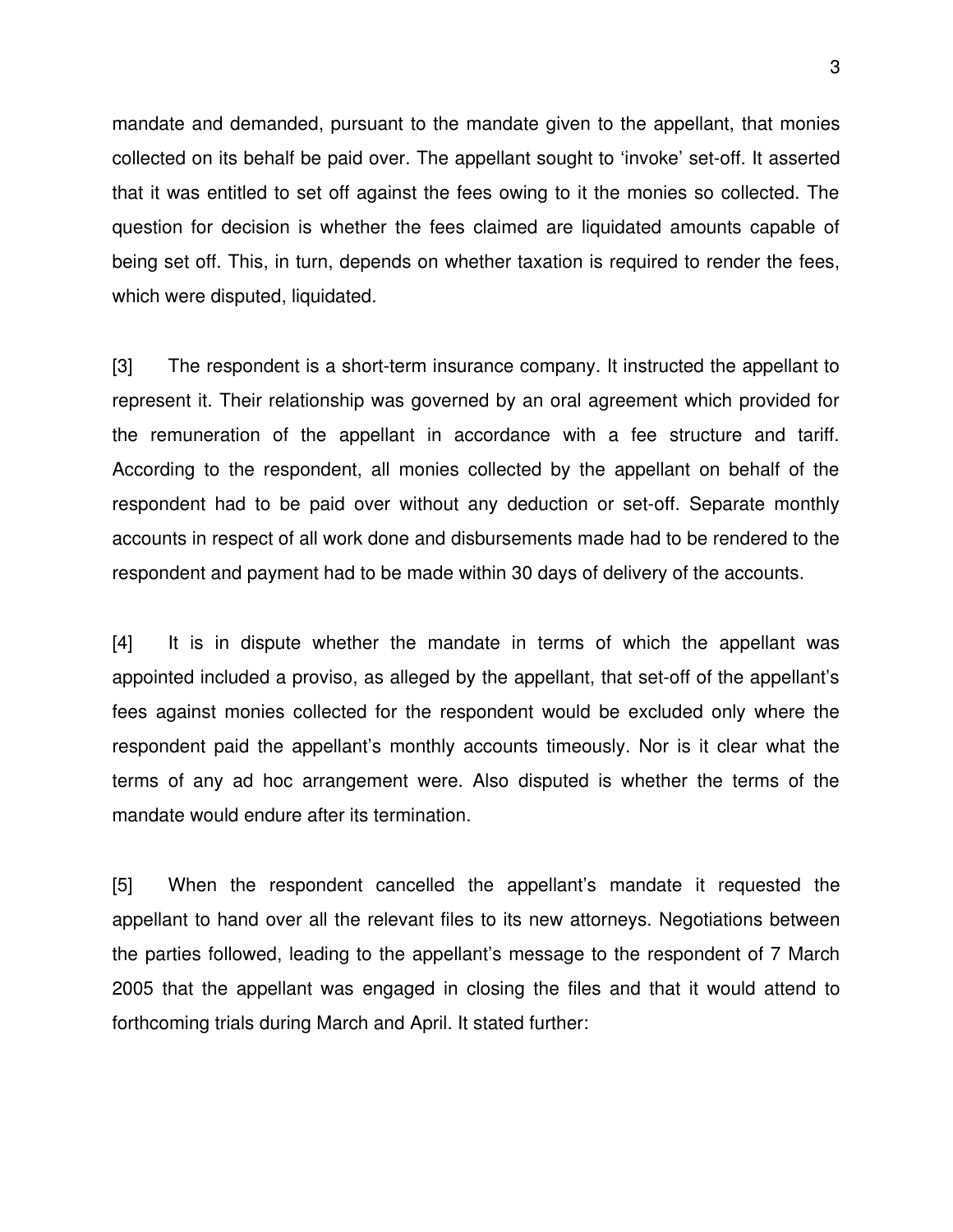'We have commenced the necessary administration and wish to advise you that due to the enormous amount of administration involved in closure of the files, that we will be debiting a closure fee of R 150 excluding Vat. The amount includes the courtesy of making your attorneys a complete duplicate file for collection upon final payment of your account. '

[6] The respondent replied on 10 March 2005 by calling into question the necessity of making duplicate files, undertaking to pay disbursements made by the appellant on behalf of the respondent, but disputing the R150 closing fee per file charged by the appellant and reserving the right to refer any fees that may be disputed to the relevant Law Society. In addition the respondent called for delivery of the files by no later than 16 March 2005. In a subsequent letter of 23 March 2005 the respondent intimated that the reason for the termination of the appellant's mandate was, inter alia, that its fees were no longer competitive.

[7] The appellant alleged that during the first half of 2005 the respondent was in arrears with the payment of fees and imposed a moratorium on new work to be given to the appellant. According to the appellant, by February 2005, the respondent's accounts were in arrears for a period of 180 days. The respondent was thus not meeting its obligation to make payment within 30 days of receipt of statements of account. The appellant thereupon resolved, in January 2005, to set off the amounts owing for fees against amounts collected on behalf of the appellant. The appellant asserted that it was entitled not only to invoke set-off but also to enforce its lien to retain the files until it was paid. The appellant rendered its final accounts to the respondent under cover of a letter dated 18 April 2005 which was received on 21 April 2005. In this letter the appellant stated:

'We further confirm that the balance of the remaining files which have not been handed over either to your offices or to TP Mabasa Attorneys will be available for collection against settlement of our accounts. Please note that should you have any queries and/or disputes with respect to our accounts or any charges levied, we are happy to proceed to have the same taxed and undertake in this respect to refund any differences which may accrue in your favour. The converse obviously applies, in that should we for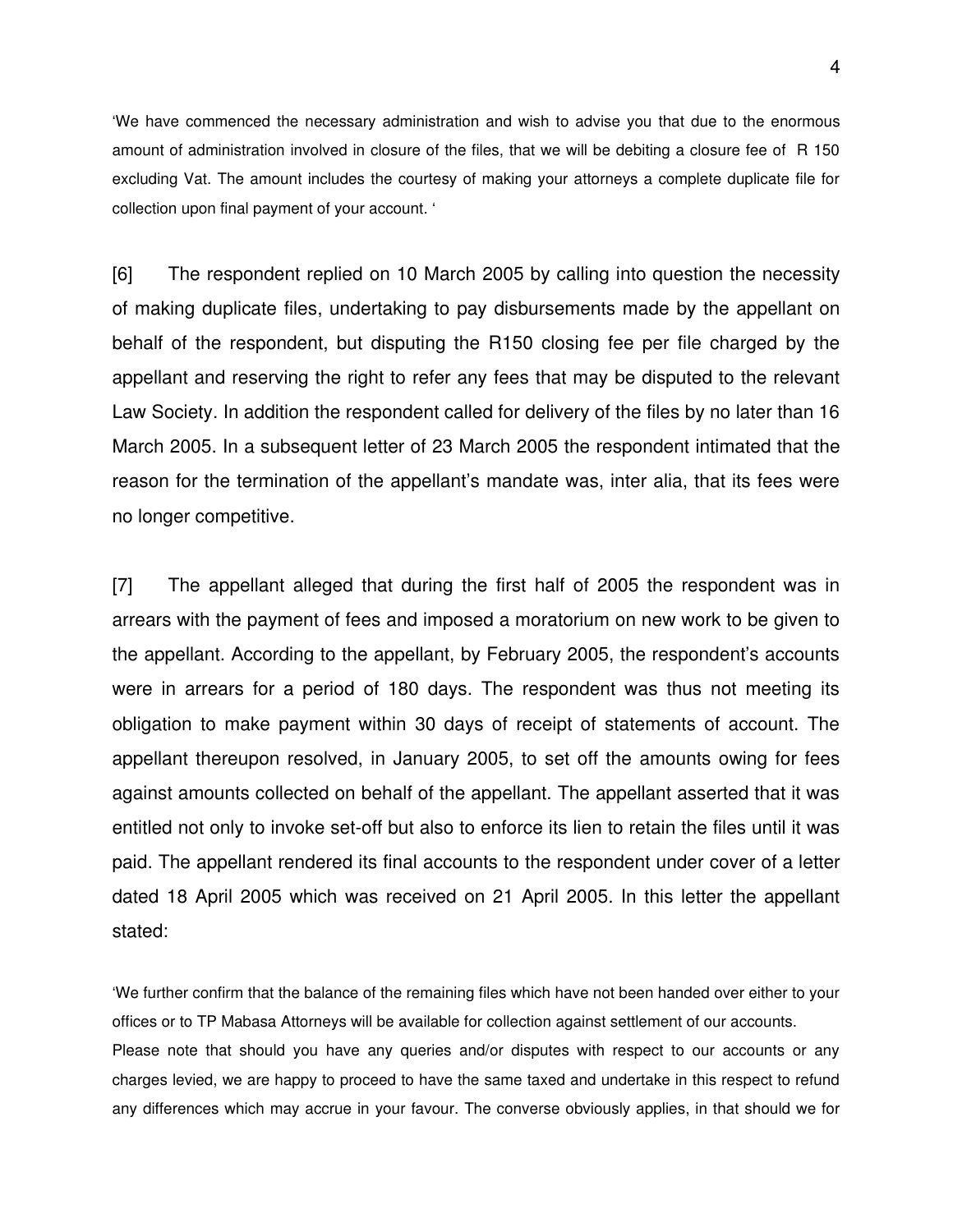any reason tax any amount in excess of accounts rendered, we reserve the right to recover same from you.'

[8] The number of accounts received by the respondent amounted to 389 and the amount claimed by the appellant to R300 471,34. The respondent, on the other hand, alleged that the agreed fee structure and tariff had not been adhered to and that, if the fee structure and tariff had been followed, only an amount of R 66 794,78 would have been owing to the appellant. The latter amount was paid to the appellant and the balance, an amount of R 233 676,56, was paid into the trust account of the respondent's attorneys pending the establishment of the appellant's entitlement to the amounts claimed. In its letter of 26 April 2005 the respondent's attorneys wrote:

'It would appear that you have, in all matters, charged for making copies of the files for withdrawing as attorneys of record and debited an amount which we presume to be a closing fee, which you describe as "to future correspondence and telephone calls". Our clients deny that you are entitled to payment of these amounts and denied liability therefore as far back as their letter of 10 March 2005.

We attach hereto a detailed spreadsheet detailing the payments made into your account and the outstanding balance in each matter, which our clients are not prepared to pay. It must be pointed out that in certain instances, there is a balance brought forward which is not adequately explained or substantiated and our client is not prepared to pay these amounts before they are able to evaluate them. You will note from the spreadsheet that there is an amount of R 233 676,56 that our clients believe they are not liable for.…

Our client is accordingly not prepared to pay the balance of R 233 676,56 that you claim and have paid this amount into our trust account, pending the establishment of your entitlement to the amounts you claim, either by way of agreement or taxation. Once the amounts payable to you have been agreed or taxed, we undertake to forthwith make payment to you….

We note your intention to do a set-off, but record that our client's express agreement with you was that no set-off would be done and that you would account to our clients for all amounts recovered on their behalf. Our clients require you to adhere to the arrangement and account to them.'

[9] The appellant responded by letter dated 28 April 2005: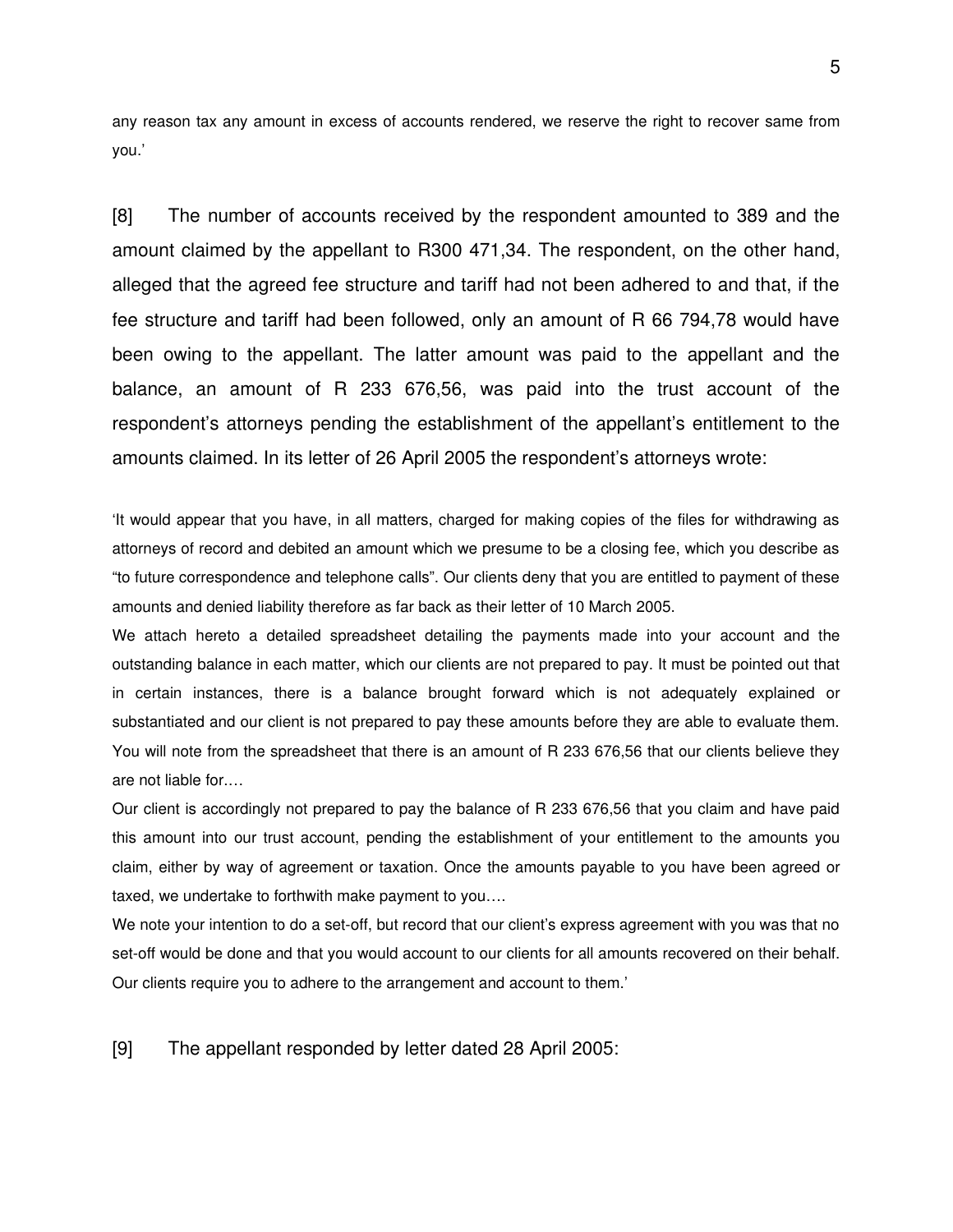'[P] lease note that the operation of set-off has been applied. In the circumstances, you are requested to collect the remainder of your files by no later than 13h30 on 28 April 2005. Please note that there is a balance due to Blakes Maphanga in the amount of R 12 942,46 … which amount is due and payable. A number of service providers, are still rendering their accounts to our offices and in the light thereof this balance will no doubt increase. We will submit further accounts to your offices at month-end....

[S]hould you dispute any further amount, we suggest that the invoices be presented for taxation in due course. At this stage, we will be able to establish whether reimbursements are due to either party, alternatively whether any further fees are due to our offices.'

[10] The respondent took issue with the contentions raised by the appellant concerning set-off by referring in its attorney's letter of 29 April 2005 to two disputes; ie the one relating to the amount due and the other whether the appellant was entitled to rely on set-off. After referring to rule 68.6.2.1 of the Rules of the Law Society of the Transvaal it stated:

'[W]e fail to see how you can unilaterally decide what "the amount due" to you adds up to in view of the dispute that there exists. Your conduct in unilaterally deciding the true extent of the amount due is nothing more and nothing less than *parate executie* i.e. execution without a Court order….

[W]e are further instructed that it was specifically agreed at the inception of the relationship that there had been between yourselves and Outsurance, that all monies collected on their behalf would be paid over without applying set-off and that any fees and disbursements due to you would be settled separately.'

[11] It is common cause that none of the appellant's bills was taxed. In view of the disputes between the parties the respondent launched proceedings for payment of the amount of R 233 676,56 (alternatively R 220 734,10) being monies collected by the appellant on behalf of the respondent and held in its trust account. It is common cause that the appellant delivered to the respondent batches of statements of account on 23, 24 and 25 March 2005. The last batch of statements of account was received on 21 April 2005. The appellant raised set-off as a defence claiming that its debt to the respondent was extinguished. The respondent contended that an attorney's claim for fees is not liquidated and thus not capable of being set off until such time as they have been taxed. The respondent further contended that if the court were to find that an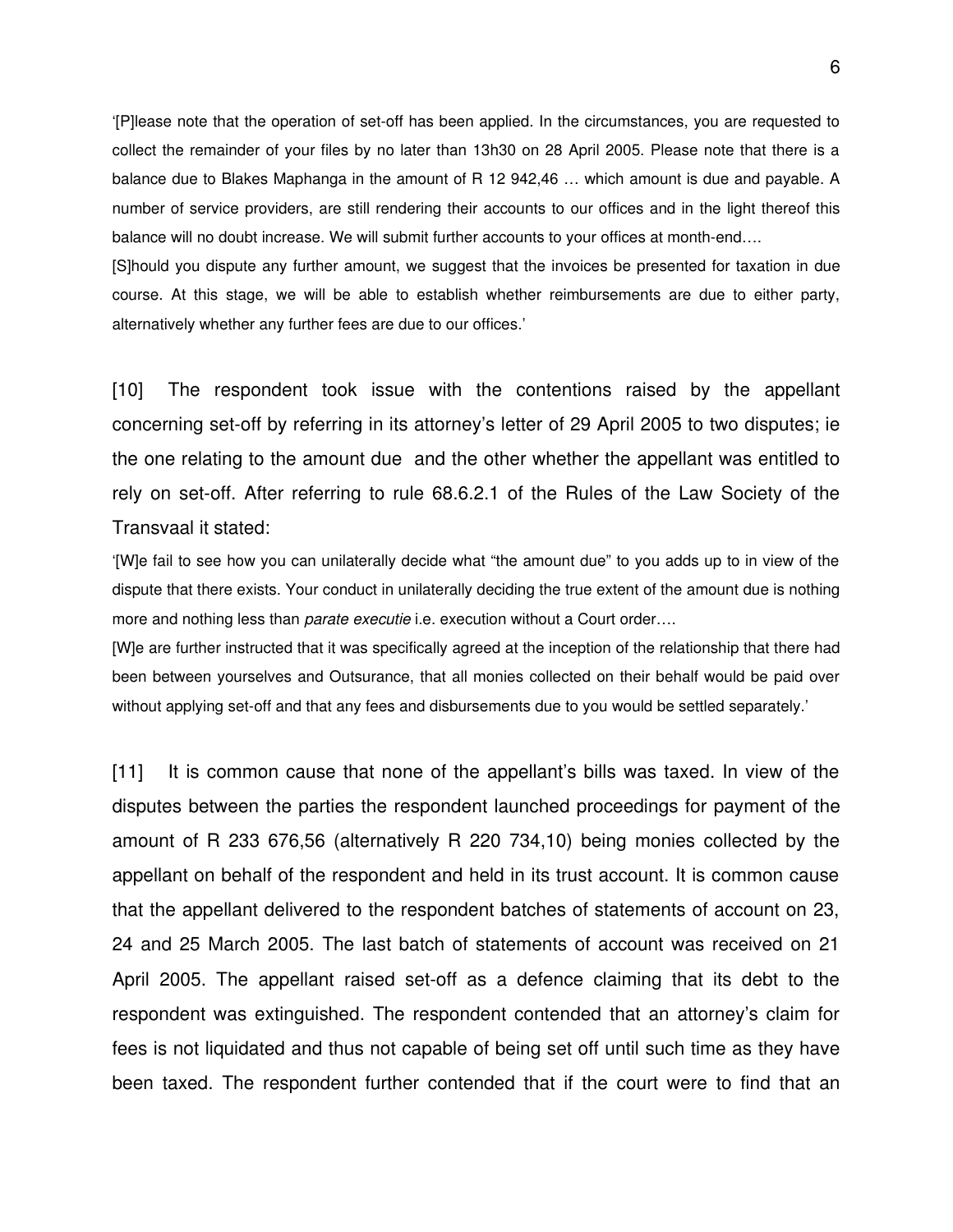attorney's fees constituted a liquidated debt notwithstanding the lack of taxation the matter had to be referred to evidence in regard to the disputes concerning the terms of the mandate and the quantum of the fees owing.

[12] In the high court, Van Rooyen AJ approached the matter on the basis of the allegations made by the appellant in its answering affidavit. He regarded as the real issue the question whether the appellant was entitled to invoke set-off 'as against monies [the appellant] held in trust on behalf of [the respondent] at the time its services were terminated, alternatively at the time set-off was applied.' He said that a bill of costs was only proof of the cause of action and that 'taxation is merely a mechanism of proof and not a condition precedent to the operation of set-off. It follows that set-off will operate in the absence of taxation, provided the debt is liquidated.' He accepted, as alleged by the appellant, that the agreement between the parties entailed that, if payment of fees was not made within 30 days of the rendering of the statement of account, the appellant would be entitled to set off fees owing to it against monies collected for the respondent. However, because set-off had been 'applied' before expiry of the 30 day period (the last account was received on 21 April 2005 and set-off 'invoked' by the letter of 28 April 2005) no set-off was effected. He in effect found that the 30 day period allowed for the payment of fees survived the termination of the agreement and ordered the appellant to pay over the monies collected on the respondent's behalf.

[13] On appeal the full court held that it was settled law that set-off could only operate where two liquidated claims existed that could be set off against another. Hartzenberg J remarked that the courts in a long line of cases held that claims by attorneys for their fees became liquidated upon taxation. That, he said, was still the position. The mere fact, he said, that fees may be owing in terms of an agreed tariff did not have, as a necessary result, that the claim was liquidated. Where the client disputed the fees the claim for them was not liquidated. Since the amount of the fees payable in this matter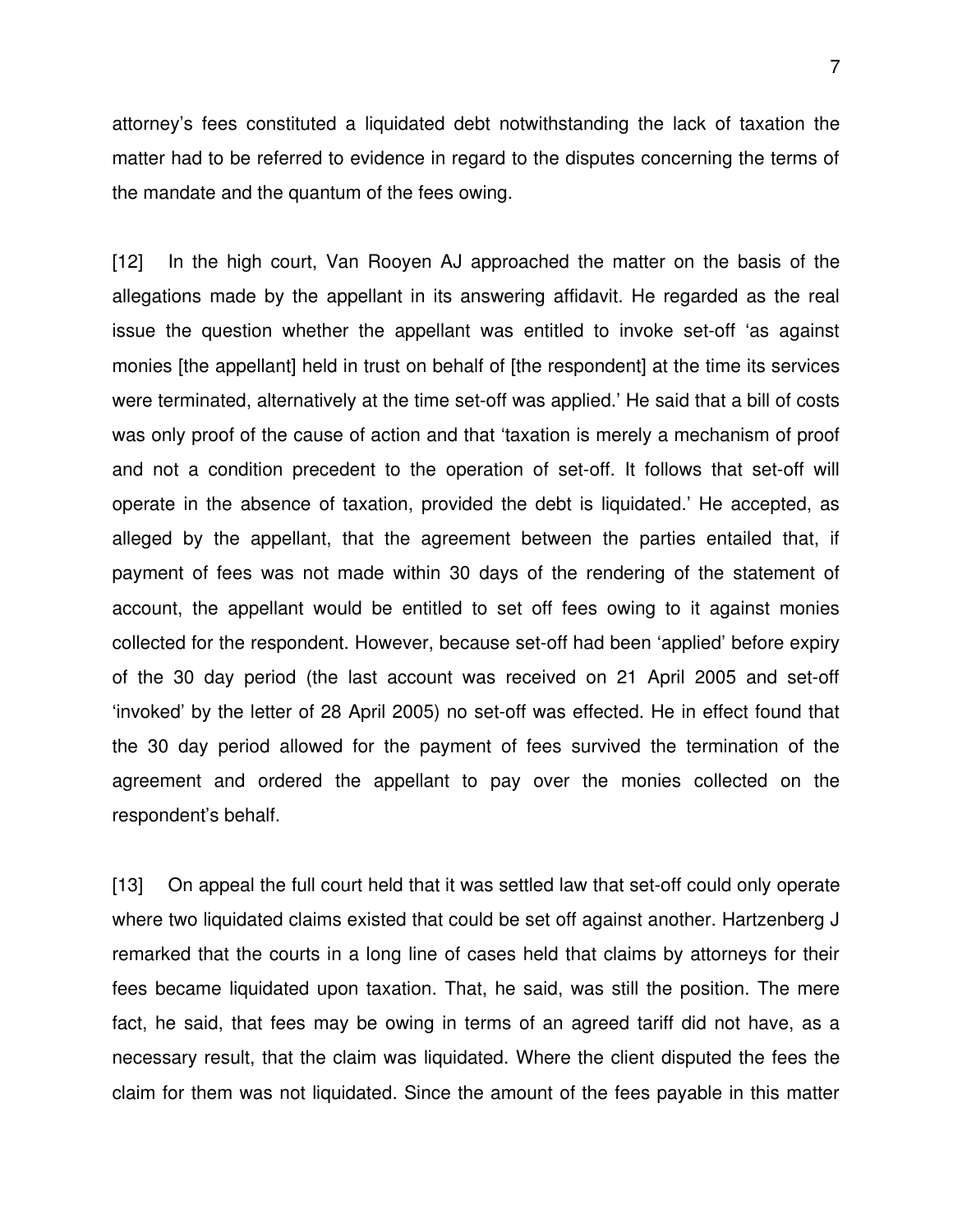was in dispute the appellant's claim, had it sued for payment, could have been met by a dilatory plea for the case to be held over pending taxation.

[14] It is trite that where two persons are mutually indebted to each other their obligations may be extinguished by set-off. Where debts in the same amount are set off, mutual extinction of the debts occur; but where the amounts differ the smaller debt extinguishes the larger pro tanto. Set-off presupposes mutual obligations between two persons in their personal capacities.<sup>[1](#page-7-0)</sup> Thus, where a debt is owed to or by a person in a 'representative' capacity it cannot be set off against a debt owed to or by that person in his or her personal capacity. An example is where a debt is owed to a person in his or her capacity as a trustee.<sup>[2](#page-7-1)</sup> In the present case the question is thus not whether the fees owing to the appellant may be set-off against the monies collected and held in trust but rather whether the fees debited and the monies transferred from the trust account to the appellant's business account may be set off. $3$  Since the papers are silent on this aspect, I shall assume that the set-off invoked in this matter concerns debts owing to the parties in their personal capacities.

[15] Although set-off operates ipso iure<sup>[4](#page-7-3)</sup> its operation may be excluded by agreement.<sup>[5](#page-7-4)</sup> In this case set-off was purportedly effected by the appellant deciding to 'invoke' set-off pursuant to the fees agreement between them. Set-off can only take

<span id="page-7-0"></span><sup>1</sup> S van der Merwe, L F van Huysteen, M F B Reinecke and G F Lubbe *Contract General Principles* 3 ed (2007) p 546ff.

<span id="page-7-1"></span><sup>2</sup> *De Beer v Kotze* 1913 CPD 252 at 254.

<span id="page-7-2"></span><sup>&</sup>lt;sup>3</sup> Rule 69.5 of the Rules of the Law Society of the Transvaal (*GG* 7164, 1 August 1980 as amended by *GG* 16511, 7 July 1995 and *GG* 17190, 17 May 1996 and *GG* 17617, 22 November 1996) provides: 'A firm shall ensure that withdrawals from its trust banking account are made only – 69.5.2 as transfers to its business banking account, provided that such transfers shall be made only in respect of money claimed to be due to the firm.' E A L Lewis *Legal Ethics A Guide to Professional Conduct for South African Attorneys* (1982) p 276 suggests that 'the attorney must not make such deductions and withdrawals from the trust money unless he has good reason to be certain that the fees cannot be successfully challenged. In any instance where there is uncertainty the money should remain in the trust account until certainty is achieved.'

<span id="page-7-3"></span><sup>&</sup>lt;sup>4</sup> Schierhout v Union Government (Minister of Justice) 1926 AD 286 at 289-90.

<span id="page-7-4"></span><sup>&</sup>lt;sup>5</sup> Herrigel NO v Bon Roads Construction Co (Pty) Ltd & another 1980 (4) SA 669 (SWA) at 676G-H; Altech Data (Pty) Ltd v MB Technologies (Pty) Ltd 1998 (3) SA 748 (W) at 761B-G.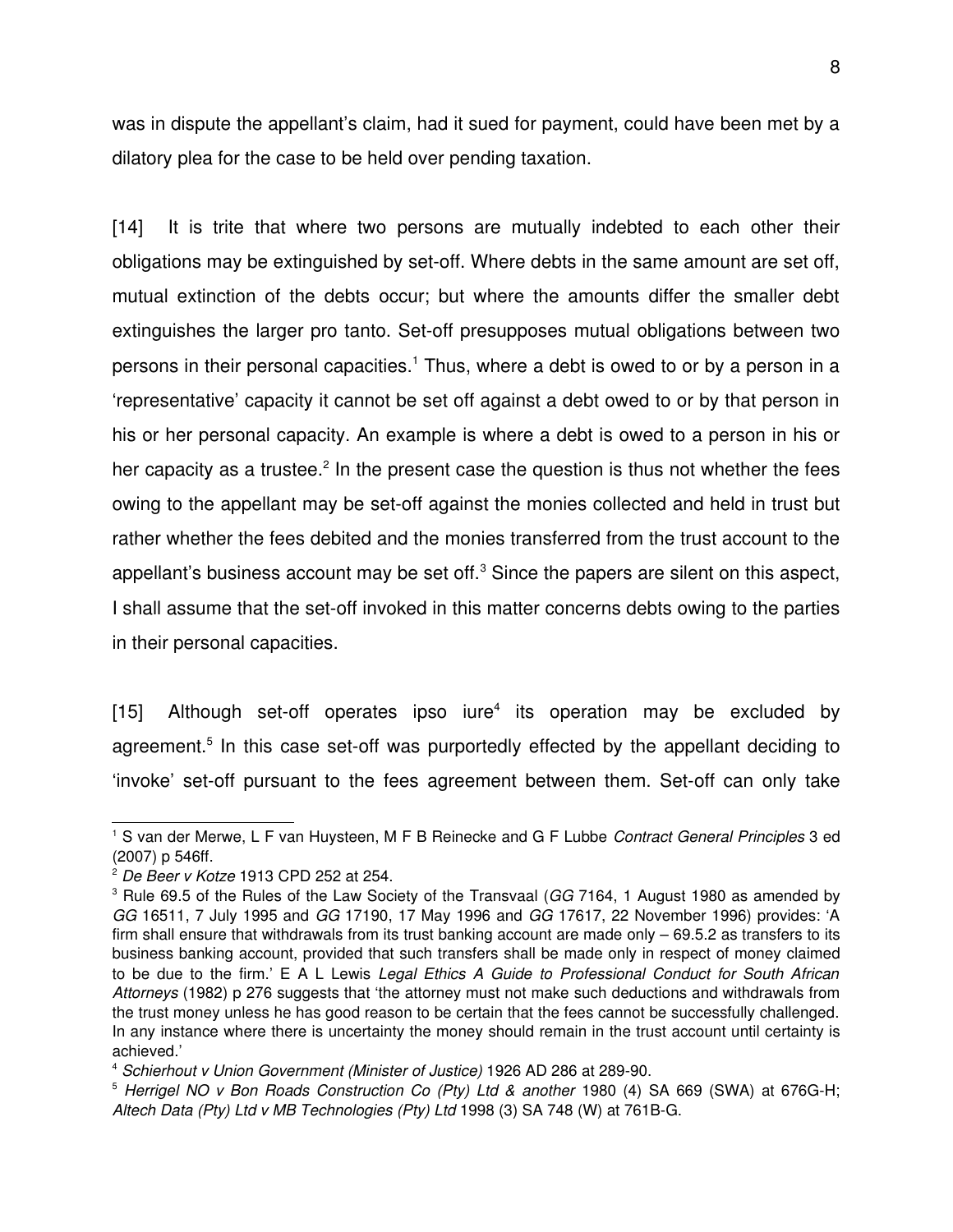place if both debts are liquidated in the sense that they are capable of speedy and easy proof.<sup>[6](#page-8-0)</sup> It was submitted on behalf of the appellant that a claim by an attorney for fees is a liquidated claim in the sense that it is capable of speedy and easy proof. It relied on the judgment in *Lester Investments (Pty) Ltd v Narshi*[7](#page-8-1) that was approved of in *Fatti's* Engineering Co (Pty) Ltd v Vendick Spares (Pty) Ltd<sup>[8](#page-8-2)</sup> in the following terms:

'In the lastmentioned case [ie *Lester's* case] the Court regarded a claim in respect of repairs on all the facts before it as a liquidated claim, even though evidence had to be led on the necessity of doing the work, the nature of the work done and the reasonableness of the charge therefor. All the factors connected therewith were readily ascertainable and proof in regard thereto was ready to hand.'

In *Fatti's* the court continued:[9](#page-8-3)

'If the claim is based on a contract, the probabilities are that its existence and character can be proved to the satisfaction of the Court speedily and promptly. When for instance a contract of sale is concluded and there is no express agreement as to the price of the article sold, it is an implied term of the contract that a reasonable price will be paid for the article, that is to say a price ordinarily charged by persons who deal in such articles at the time and place of the sale. Similarly, where a contract for the rendering of services is concluded and the parties do not agree as to the remuneration to be paid therefor, it is an implied term of the contract that a reasonable remuneration will be paid for such services; such remuneration depends on what is regarded as reasonable in that particular trade or profession. In our organised society with businesses, trades and professions organised as they are it is normally a matter of no difficulty to determine the usual and current market price of articles sold and the reasonable remuneration for services rendered. These are matters which as a rule can be ascertained speedily and promptly.'

[16] Although these considerations have general application a different approach in relation to attorney's fees evolved. The relationship between an attorney and client is based on an agreement of *mandatum* entitling the attorney, in the absence of an

<span id="page-8-0"></span><sup>6</sup> *TreasurerGeneral v Van Vuren* 1905 TS 582 at 589; *Fatti's Engineering Co (Pty) Ltd v Vendick Spares (Pty) Ltd* 1962 (1) SA 736 (T) at 738F-G.

<span id="page-8-1"></span><sup>7</sup> 1951 (2) SA 464 (C) at 470.

<span id="page-8-2"></span><sup>&</sup>lt;sup>8</sup> At 738G-H (see n 6 above).

<span id="page-8-3"></span><sup>&</sup>lt;sup>9</sup> At 739C-F.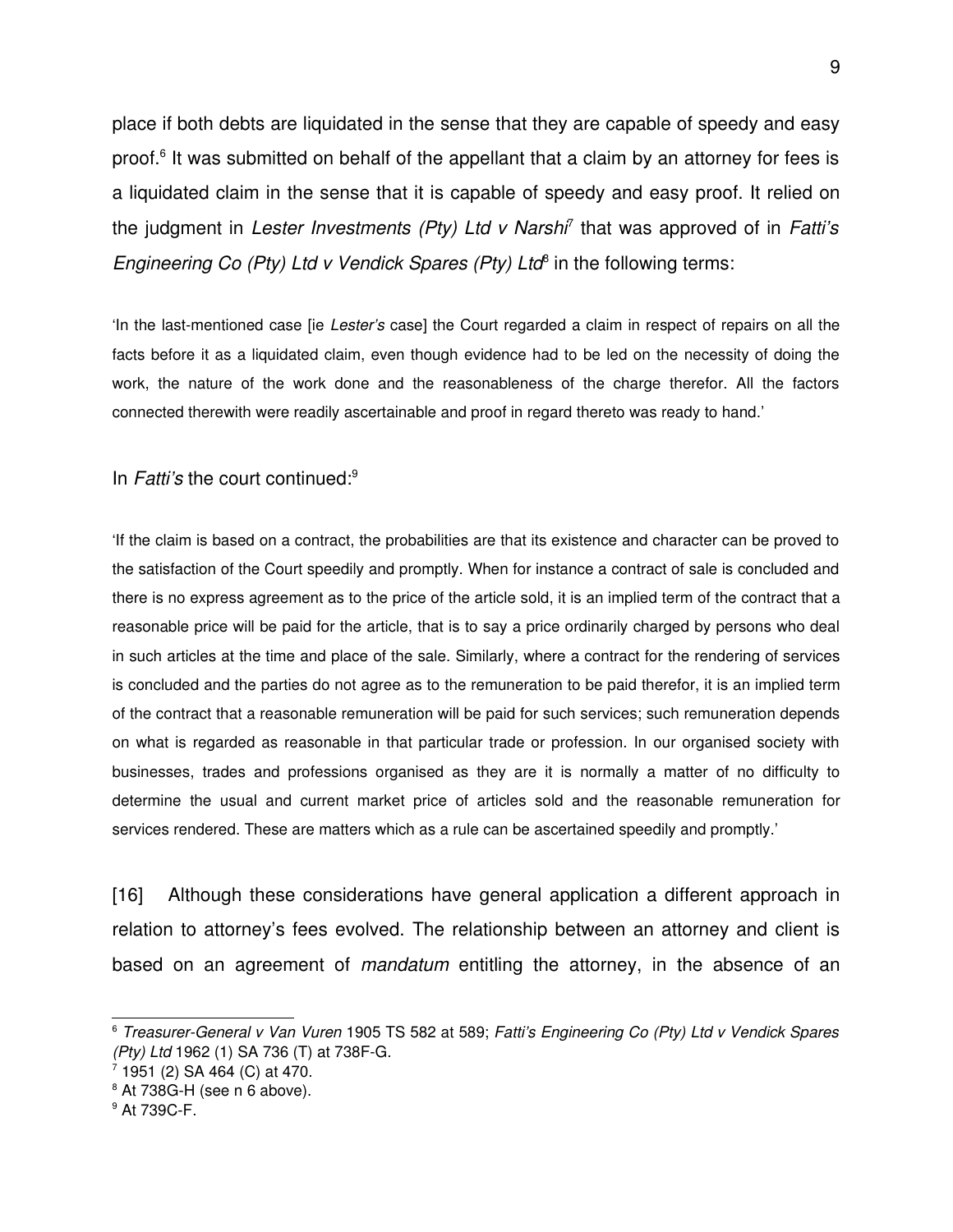agreement to the contrary, to payment of fees on performance of the mandate or the termination of the relationship.[10](#page-9-0) In *Benson*[11](#page-9-1) the court said:

'But what is clear is that by the end of the last century it had become an established practice that the Court did not undertake the task of *inter alia*  quantifying the reasonableness of attorneys' fees and that taxation of such a bill of costs was left to the taxing officer. This did not entail, however, that an attorney could not sue or obtain judgment on an untaxed bill. Although … the Court assumed a discretion to order a bill to be taxed, and although a Court would not allow an action to proceed if the client insisted on taxation, there was no reason why judgment could not be given for an attorney if the client was satisfied with the *quantum* of the bill but defended the action on some other ground.'

[17] A client is entitled to taxation of his or her attorney's account. It follows that the amount of a disputed bill of costs is not liquidated. It is not capable of 'easy and speedy proof' .This was decided in so many words in *Arie Kgosi v Kgosi Aaron Moshette & others*[12](#page-9-2) where Wessels JP said:

<span id="page-9-0"></span><sup>10</sup> *Benson & another v Walters & others* 1984 (1) SA 73 (A) at 83AC. See *Deeb v Pinter; Shane & Stoler v MunroScott t/a House of Bernadi* 1984 (2) SA 507 (W) at 509AD; *Truter, Crous, Wiggill & Vos v Udwin* 1981 (4) SA 68 (T) at 73C-D; *Goodricke & Son v Auto Protection Insurance Co Ltd (In Liquidation)* 1968 (1) SA 717 (A) at 722H-723B.

<span id="page-9-1"></span><sup>&</sup>lt;sup>11</sup> Benson at 85B-D. See *Mouton & another v Martine* 1968 (4) SA 738 (T) at 742; G B van Zyl The *Judicial Practice of South Africa Volume II* 3 ed (1923) p 965; *Herbstein and Van Winsen The Civil Practice of the Supreme Court of South Africa* 4 ed (1997) p 736. Rule 4(2) of the rules of the Magistrates' Courts Rules of Court states that 'no judicial officer [ie a magistrate] shall … tax any bill of costs'.

<span id="page-9-2"></span><sup>&</sup>lt;sup>12</sup> 1921 TPD 524 at 526. Mason J added at 526 that 'as soon as the client says I am not ready to pay, the attorney must have his bill taxed; and as soon as the question of taxation arises, the amount depends in nearly every instance on the discretion of the taxing officer.' This approach has been followed consistently: *Dumah v KlerksdorpTown Council* 1951 (4) SA 519 (T) where Price J said at 521GH: 'It was common cause between counsel that until these costs had been taxed, set off could not operate. It is unnecessary to quote authority for this proposition. There is no lack of such authority.' Further *Haine v Podlashuc and Nicolson* 1933 AD 104 at 111; *Van Aswegen v Pienaar & andere*  1967 (3) SA 677 (O) at 678GH; *Gramowsky v Steyn* 1922 SWA 48 at 5556; *Baskin & Barnett v Barnard*  1928 CPD 58 at 60; *National Bank v Marks & Aaronson*  1923 TPD 69 at 71; *Lovell v Paxinos & Plotkin; In re Union Shopfitters v Hansen* 1937 WLD 84 at 86; *Wolhuterskop Beleggings (Edms) Bpk v Bloemfontein Engineering Works (Pty) Ltd* 1965 (2) SA 122 (O) at 123H; *Tredoux v Kellerman* 2010 (1) SA 160 (C) paras 18-21. See further RH Christie The Law of Contract in South Africa 5 ed 478; M Jacobs, N E J Ehlers *Law of Attorneys' Costs and Taxation Thereof* (1979) p 29; H J Erasmus *Superior Court Practice* p B1213 n 4; E A L Lewis *Legal Ethics* p 276; D H Sampson *Randell and Bax The South African Attorneys Handbook* 3 ed (1983) p 159. The only authority to the contrary is J C de Wet and A H van Wyk *Wyk Die Suid-Afrikaanse Kontraktereg en Handelsreg 5 ed (1992)* p 279 n 148 who remark with reference to some of the above cases that it seems 'tog of koste danig gou getakseer kan word as dit nodig is.'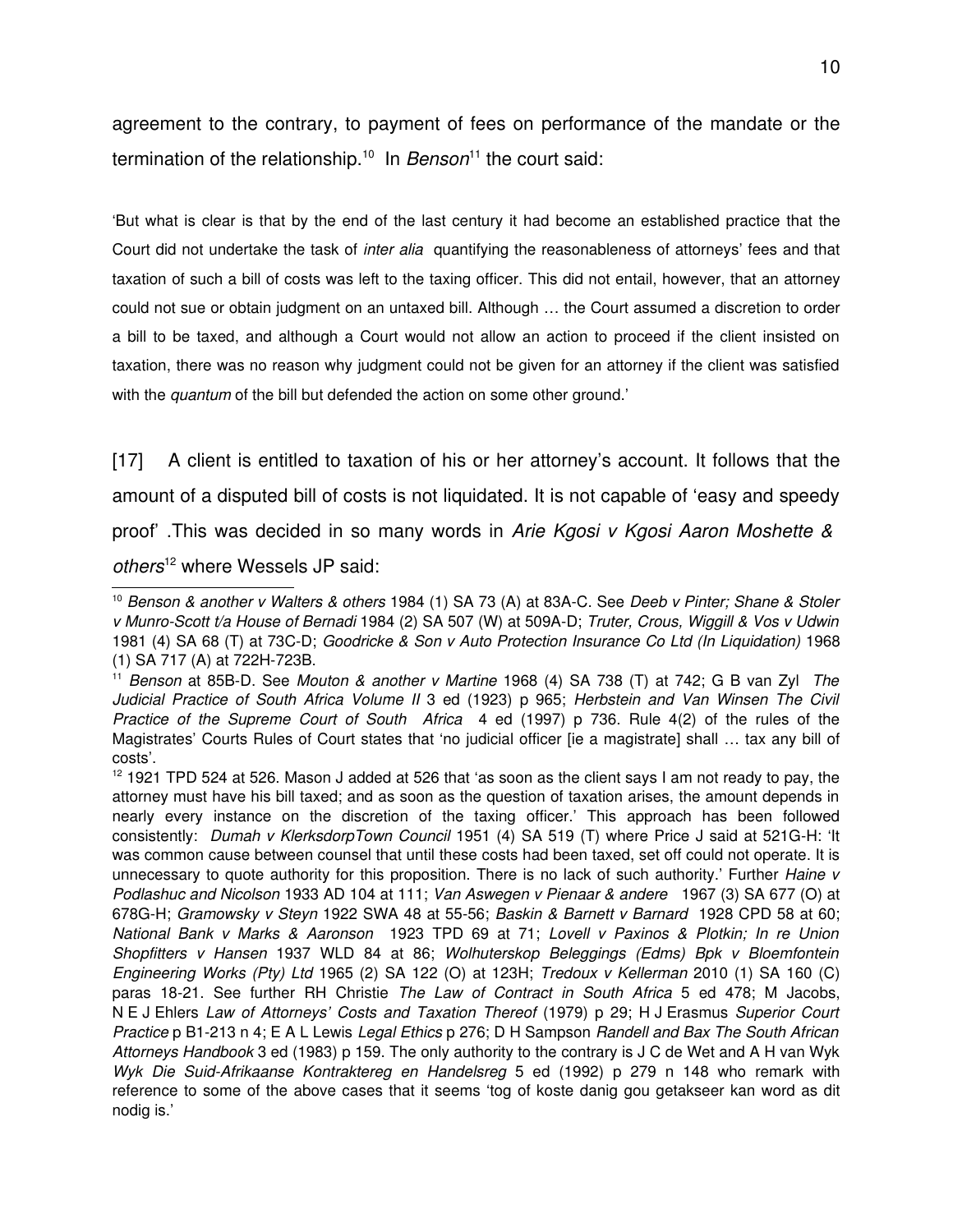'An untaxed bill of costs is not an absolute and present debt, for it is one the exact amount of which is still to be ascertained, as it depends on the arbitrarium of the Taxing Master. It cannot, therefore, be set off as against a liquidated debt.'

In *Tredoux v Kellerman*[13](#page-10-0) Griesel J dealt with an application for summary judgment for the amount of the fees of an attorney and counsel. He had to consider whether the amounts claimed were 'liquidated' as required by rule 32 of the Uniform Rules of Court. He said:

'A liquidated amount of money is an amount which is either agreed upon or which is capable of "speedy and prompt ascertainment" or, put differently, where ascertainment of the amount in issue is "a mere matter of calculation". In my view the plaintiffs' claims in question do not fall in this category: they involve an enquiry into the nature and extent of the professional services rendered, the reasonableness of fees charged, and so on. These are not mere matters of calculation; they are matters for taxation, which fall within the compass of duties of the taxing master. It is that official, and not the court, who must determine the reasonableness of professional fees charged by legal practitioners . . . .

In any event, there is authority for the proposition that an untaxed bill of costs does not constitute a liquidated amount in money – at least in circumstances, as here, where the bill is being disputed . . . .

Even if I were to err in coming to this conclusion, and even if the plaintiff's claims were to be regarded as liquidated amounts, it has authoritatively been held that a party cannot recover his or her costs in the absence of prior agreement or taxation . . . .'

[18] The appellant stated in its letter of 18 April 2005 that it was 'happy to proceed' with taxation. It was thus aware of the dispute relating to the accounts well before set-off was 'invoked'. In addition, it was known that the appellant's closing fee was disputed as well as the question whether the appellant adhered to the tariff agreed upon. The amounts claimed as fees were thus not liquidated and would only have become liquidated on taxation. The fact that the fees may be determined in another manner as contended by counsel for the respondent is of no consequence. The fees will be

<span id="page-10-0"></span><sup>&</sup>lt;sup>13</sup> Paras 18-23 (see n 12 above). Cf *Santam Ltd v Ethwar* 1999 (2) SA 244 (SCA) at 253B-D.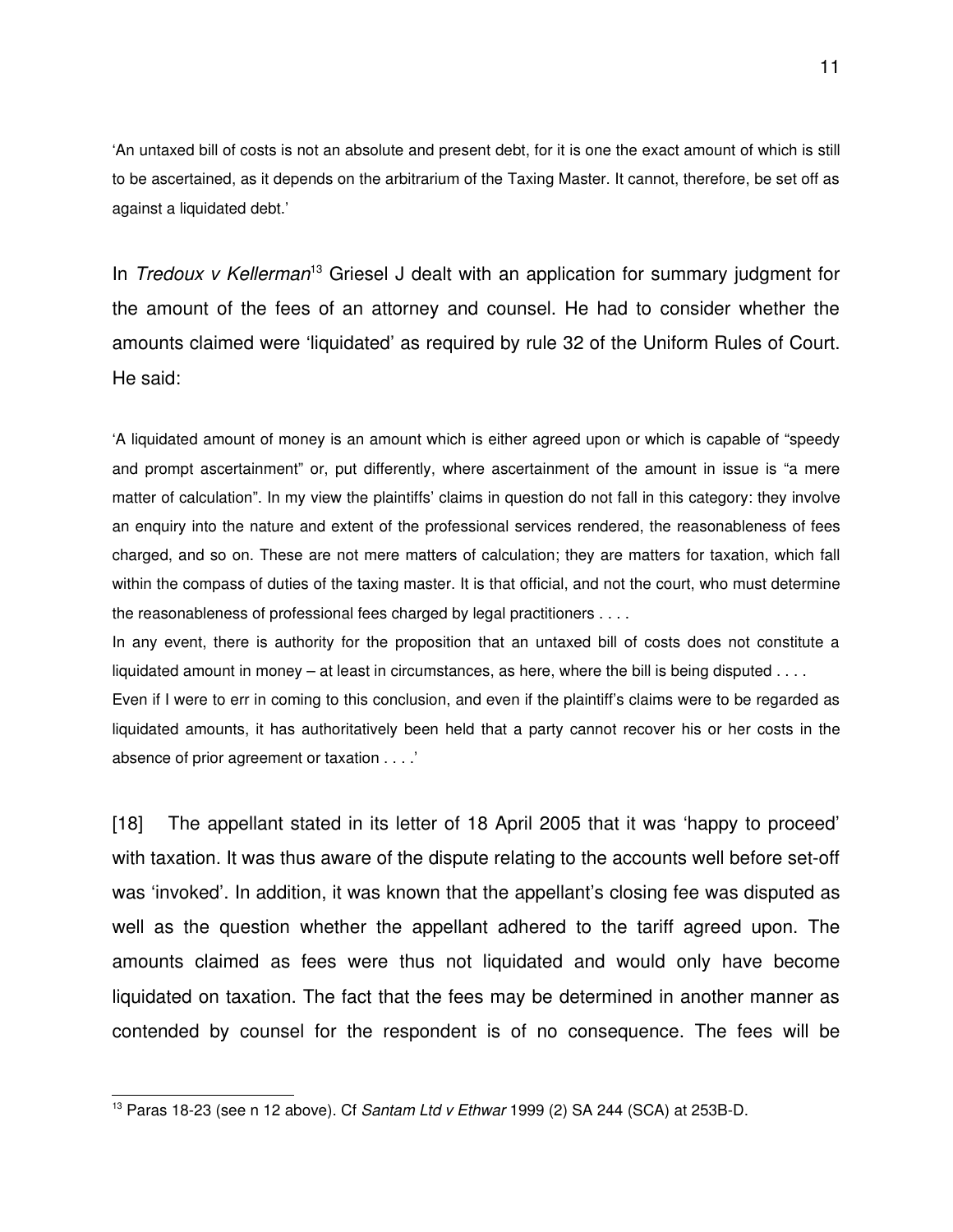determined by the taxing master and not by the court.<sup>[14](#page-11-0)</sup> The duties of a taxing master include the duty to determine whether costs 'have been incurred or increased through over-caution, negligence or mistake, or by payment of a special fee to an advocate, or special charges and expenses to witnesses or to other persons or by other unusual expenses'.[15](#page-11-1) It is his duty to 'decide whether the services have been performed and he should not close his eyes and ears to evidence which may be readily available to show that any work alleged to have been done was in fact not done.<sup>'[16](#page-11-2)</sup> Even where an agreement exists between an attorney and client a taxing master is empowered to satisfy him or herself that fees related to work done and authorised were reasonable.<sup>[17](#page-11-3)</sup> There are sound reasons for a client's right to insist on taxation and to regard the amount a bill of costs that has not been taxed as not liquidated. The question whether a debt may be capable of speedy ascertainment is 'a matter left for determination to the individual discretion of the Judge'.<sup>[18](#page-11-4)</sup> In the case of a disputed bill of costs in litigious matters, however, the reasonableness is to be determined by the taxing master and not by the court.

[19] It follows that set-off as contended for by the appellant could not occur. There is thus no basis for a referral of the matter to evidence. The appeal should thus be dismissed. The following order is made:

The appeal is dismissed with costs including the costs of two counsel.

<span id="page-11-0"></span><sup>&</sup>lt;sup>14</sup> In Melamed & Hurwitz Inc v Goldberg (686/2007) [2009] ZASCA 15 (19 March 2009) this court, apparently by agreement between the parties, referred the determination of an attorney's fees to the Law Society. The point is that the court did not itself determine the fees.

<span id="page-11-1"></span><sup>15</sup> Rule 70(3) and cf *Transnet Ltd t/a Metrorail & another v Witter* 2008 (6) SA 549 (SCA) [2008] ZASCA 95 paras 14 ff.

<span id="page-11-2"></span><sup>&</sup>lt;sup>16</sup> Botha v Themistocleous 1966 (1) SA 107 (T) 110C-D. See Maasdorp and Smit v Sullivan 1964 (4) SA  $2$  (E) at 3D-B.

<span id="page-11-3"></span><sup>&</sup>lt;sup>17</sup> Malcolm Lyons & Munro v Abro & another 1991 (3) SA 464 (W) at 469E-F.

<span id="page-11-4"></span><sup>&</sup>lt;sup>18</sup> Lester Investments (Pty) Ltd v Narshi 1951 (2) SA 464 (C) at 470E-F; Neves Builders & Decorators v *De la Cour* 1985 (1) SA 540 (C); *Fatti's Engineering Company (Pty) Ltd v Vendick Spares (Pty) Ltd* 1962 (1) SA 376 (T);  *S Dreyer and Sons Transport v General Services* 1976 (4) SA 922 (C) at 924GH.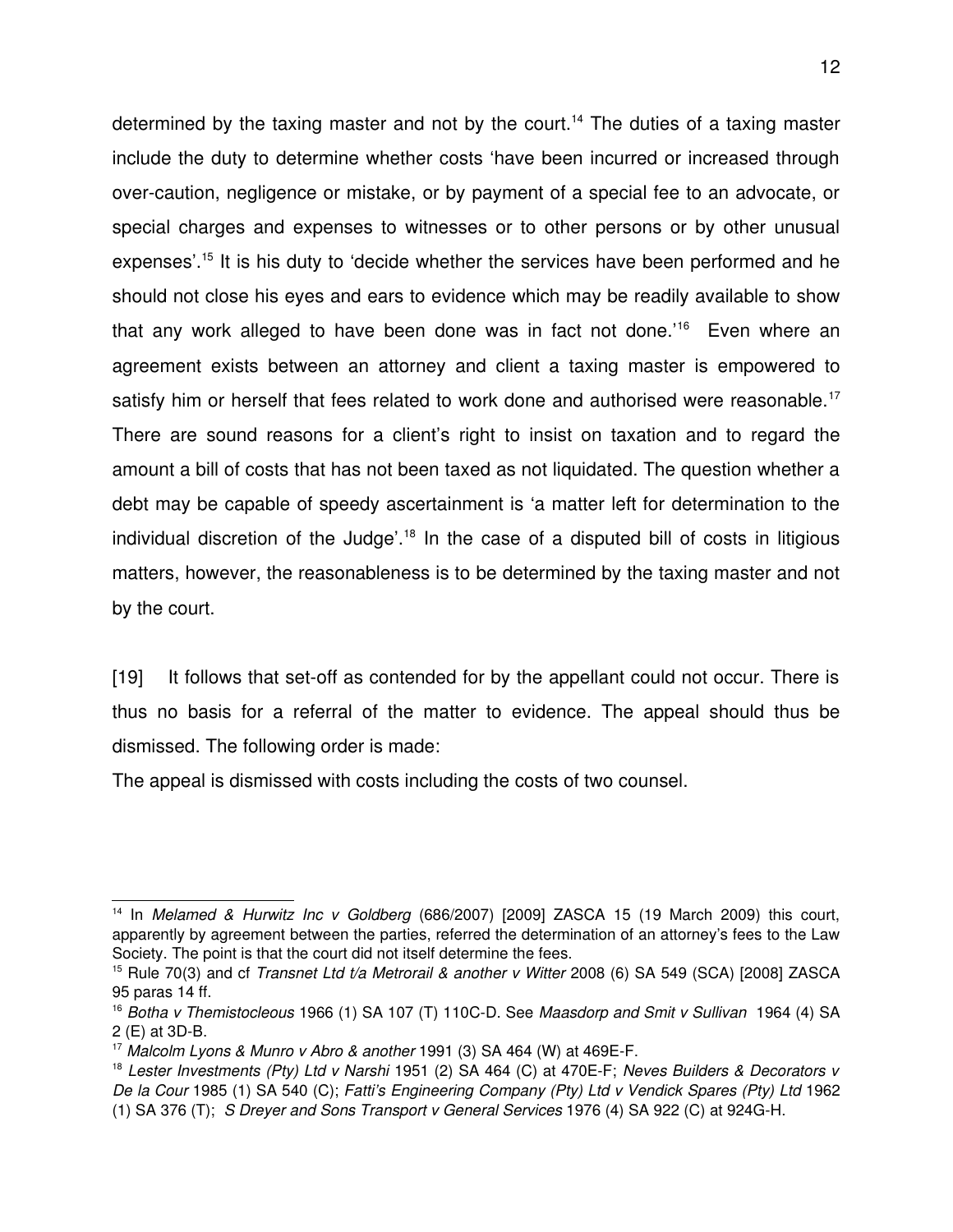F R Malan Judge of Appeal

 $\overline{\phantom{a}}$  , and the contract of  $\overline{\phantom{a}}$ 

# APPEARANCES

APPELLANT: DC Fisher SC (with her CS von Castricum) Instructed by Blakes Maphanga Inc, Randburg Honey Attorneys, Bloemfontein